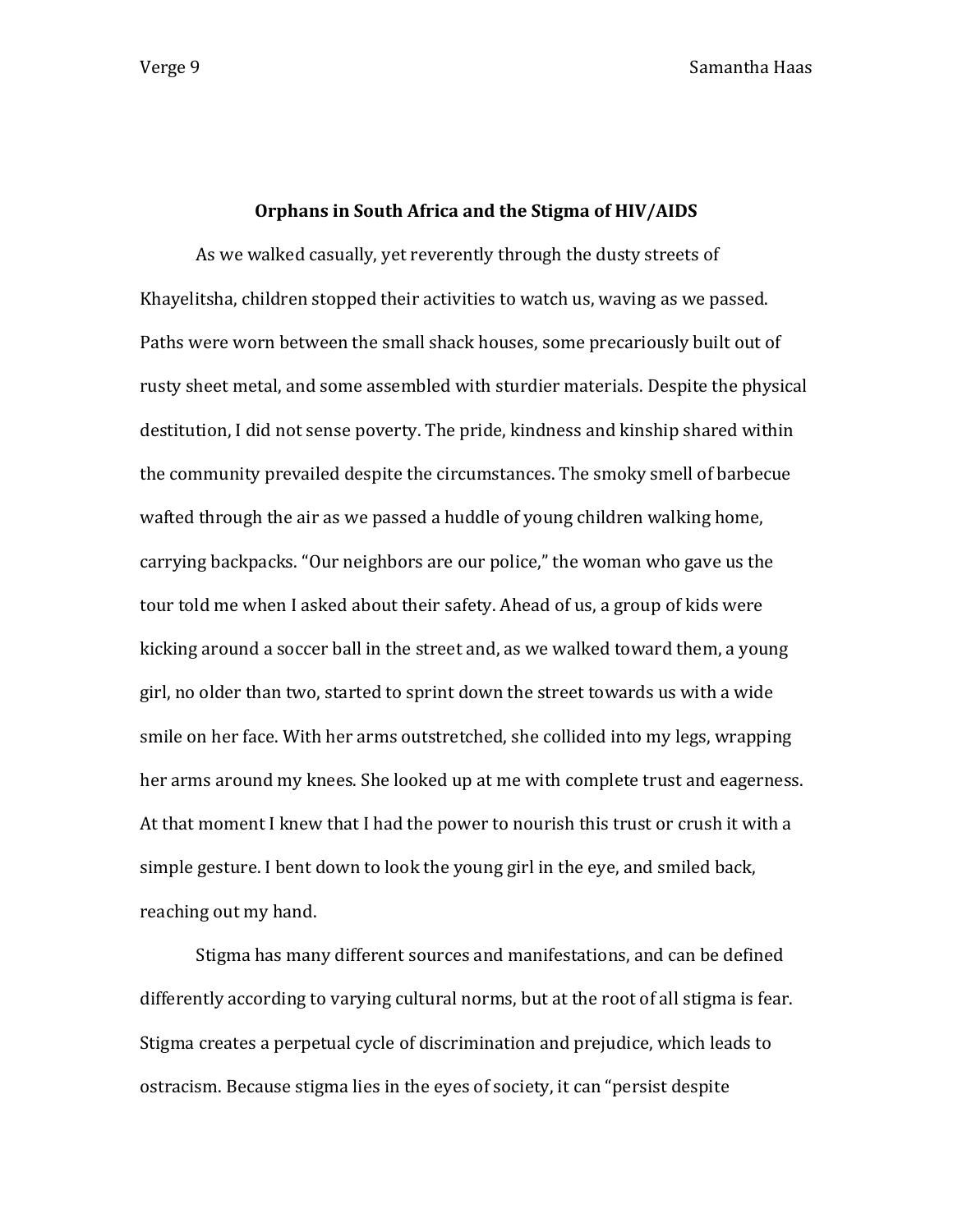protective legislation" (Visser, Pieter). In order to reduce and transform stigma, the root perception of the negatively valued condition must be reformed.

The term 'stigma' originated in Greece in reference to a physical mark given with fire or a knife to individuals considered to be outsiders or inferiors. Society had the power to decide the moral status of these people and direct this "process of devaluation" (UNAIDS http://data.unaids.org/Publications/IRC-pub07/jc982 conceptframew\_en.pdf, p 10). Erving Goffman defines stigma as an "attribute that is deeply discrediting…that reduces a person in our minds from a whole and usual person to a tainted, discounted one" (Goffman, Erving 12). The stigmatized person internalizes a sense of inferiority, and this can lead to a "fatal deficiency of the selfsystem" (Goffman, Erving 14). Stigma is self-perpetuating: society is merely the catalyst; each individual reinforces and maintains it.

Stigma has always been associated with fear-provoking diseases. Leprosy, cholera and cancer have all fought to normalize (to reduce discrimination and help the disease become socially acceptable) public judgment and overcome stigma. However, stigma has firmly clung to the AIDS epidemic despite international efforts to publicly address the disease. The complexity and deeply rooted fear of the HIV/AIDS epidemic has been the most difficult obstacle in overcoming the stigma. HIV/AIDS-related stigma is strengthened by pre-existing stigmas related to sexual mores. Because HIV/AIDS is primarily a sexually transmitted disease, "people with HIV/AIDS are often believed to have deserved what has happened by doing something wrong" (UNAIDS p. 10). The cultural norms that govern everyday life, the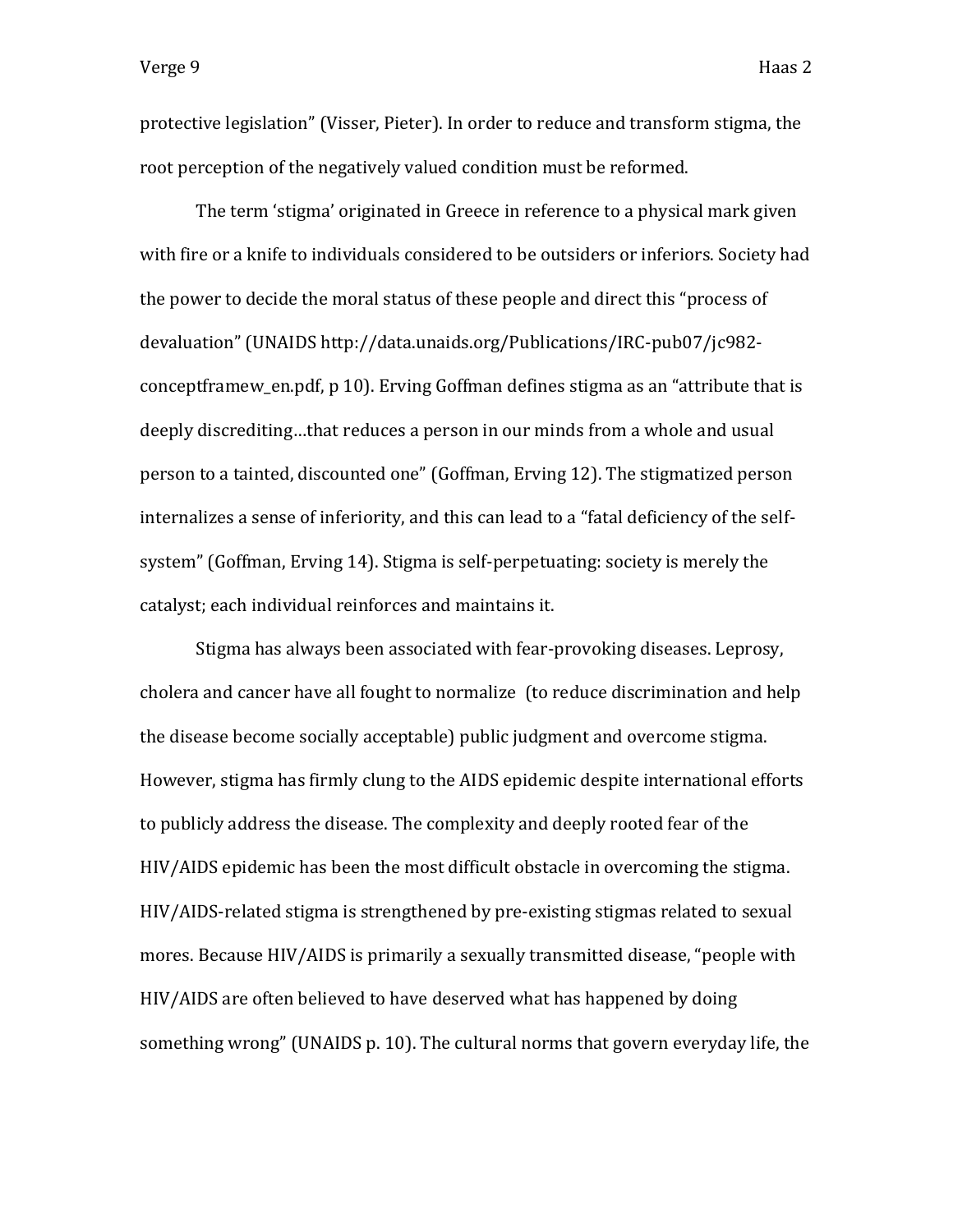silence, exclusion and secrecy create many barriers that prevent the normalization of HIV/AIDS.

In South Africa, where the UN estimates that 1 in every 5 adults between 15 and 49 years of age are HIV positive (*UNAIDS REPORT ON THE GLOBAL AIDS EPIDEMIC*), stigma is the cultural norm. HIV/AIDS is inextricably interlocked with the culture: poverty, education and political action are all interwoven into the complex web that precludes the simple prevention and treatment of the disease. The confidentiality enforced by health and political authorities breeds secrecy within the home and community. Stigma proliferates from the home and failure to communicate in the family leads to large misconceptions, which fuels the stigma into the wider community.

The law of confidentiality is a two-sided ethical consideration: without the security of confidentiality, it is unlikely that people would voluntarily come forward for testing, but the secrecy surrounding HIV/AIDS also allows the stigma to manifest in the home environment, and this lack of disclosure and communication allows the disease to continue spreading. In an article published in the Washington Post, Craig Timberg stated, "Among families, an HIV infection is often kept secret. South Africa's newspapers are filled with death notices that refer euphemistically to a 'prolonged illness'" (Timberg, Craig). If an orphan does not know that their parent died of HIV/AIDS, how are they going to break the cycle of secrecy and educate their own children?

The most significant cultural aspect prohibiting the normalization of HIV/AIDS in South Africa is the traditionally conservative values that prohibit any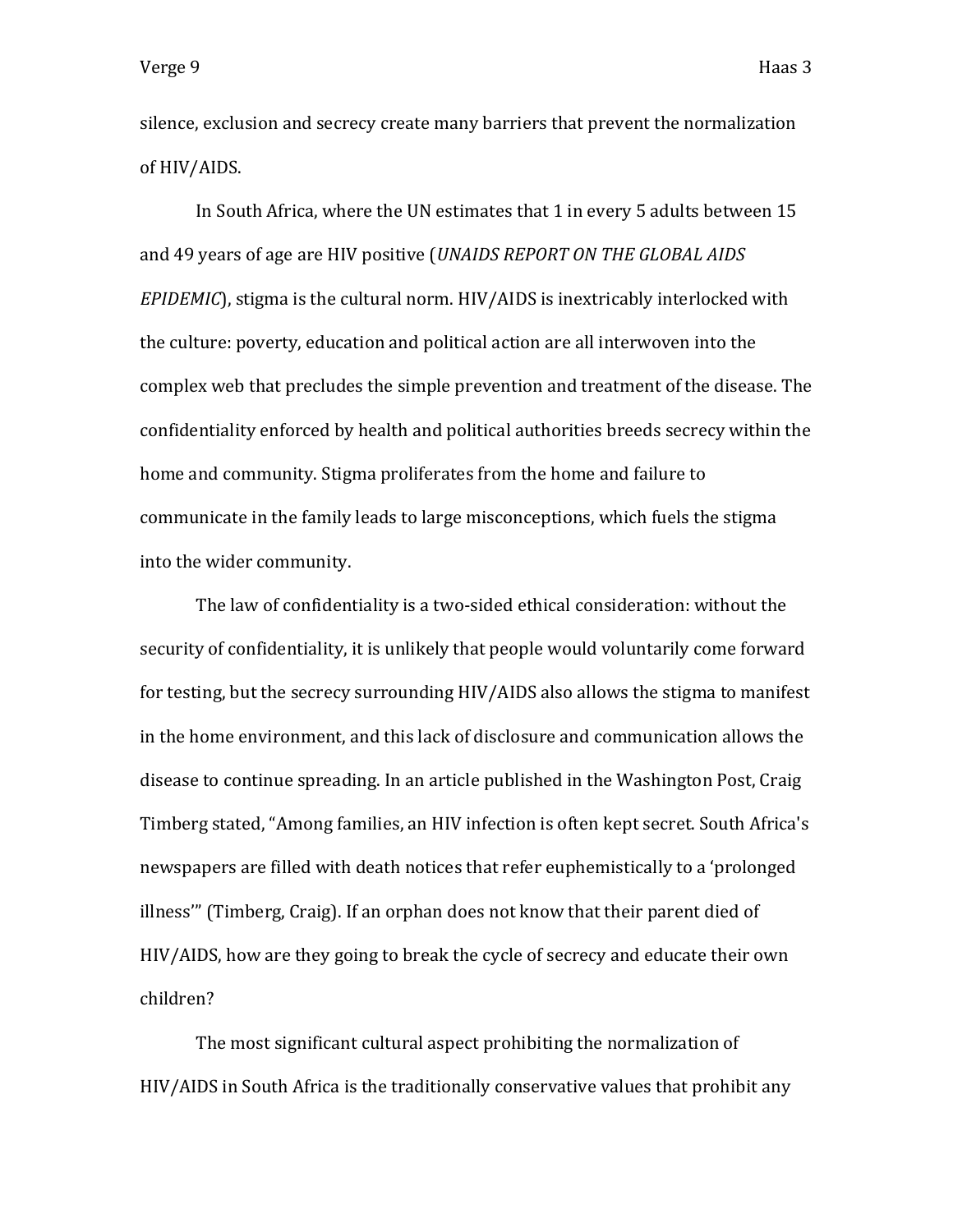explicit conversation about sex. Addressing HIV requires accessing the most intimate realm and understanding the disease in the context of the social environment. Despite South Africa's liberal constitution, gender inequalities are a persistent challenge because the traditional culture is steeped in patriarchal values. Women are beginning to voice their protestation; Colleen Lowe Morna, executive director of Gender Links, declares that "'South Africa is supposed to be a democracy. We should be a country that is 'of the people, by the people and for the people,' not 'of men, by men and for men'," (Women in South Africa Still Seek Equality). Gender imbalances exacerbate women's vulnerability, abandoning them to the physical and emotional consequences of limiting their sexual power.

On our first day in Capetown, we nervously and eagerly waited outside the office of SHAWCO (Students' Health and Welfare Centres Organisation), a studentdriven NGO based out of the University of Capetown. Our minds were open and untainted and, as we crowded into the small office and found seats around the round table, I tried to absorb everything around me. Varkay George, the director of the program, joined us and we introduced ourselves. He explained the history of SHAWCO, mirroring it to the pertinent post-apartheid issues, unemployment, healthcare and education. The ensuing vision of SHAWCO was carefully formed to fit the needs of the townships it serves. As he spoke, I got the first glimpse of the cultural complexity and deeply rooted fear that organizations must penetrate. "Why must they bus the volunteers into the townships? Wouldn't it be easier to bring people to the resources at the University?" I wondered. "Our clinics provide basic medical care, as well as HIV testing. People will not visit a stigmatized clinic that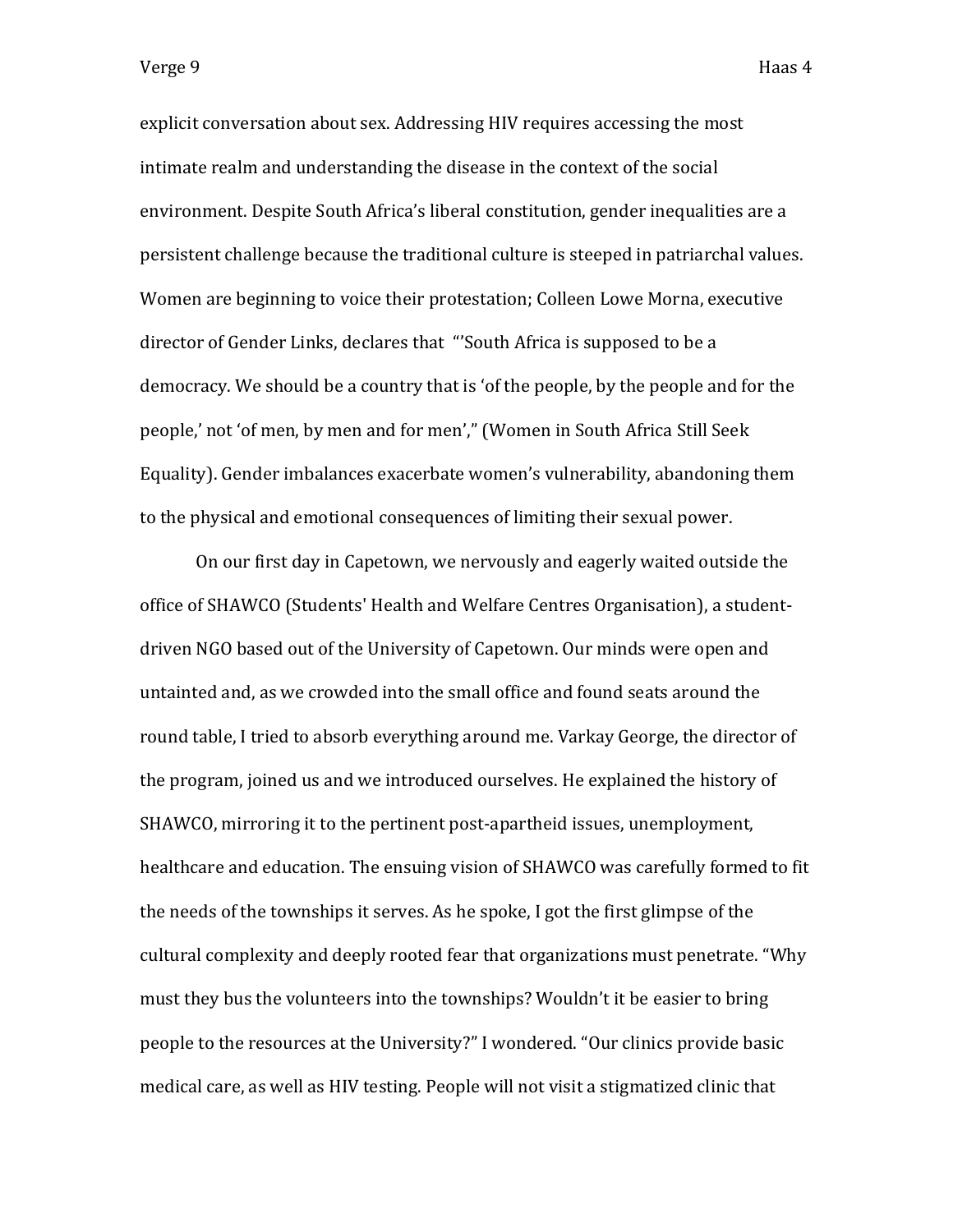solely does testing, where they may be seen. They are too afraid someone they know would see them there," George explained. The student volunteers working at SHAWCO are clearly passionate and committed to the communities, but as we said our goodbyes I was left with a lingering question that recurred throughout the trip. Even if people do get tested and are positive, how will they disclose their status to their family and community and overcome their fear of being ostracized if the community shuns them for simply setting foot into the testing clinic?

The fear that shrouds HIV/AIDS in South Africa leads to ignorance. Knowledge is skewed because word of mouth is the most common form of education about the disease. Although social stigma has been "tacitly perpetuated by the government's reluctance to bring the crisis out into the open" (Boseley, Sarah), hearsay and rumor within the communities are more powerful than any political gesture or advertising campaign. In an article entitled "Rumor, Gossip and Blame: Implications for HIV/AIDS Prevention in the South Africa Lowved," Jonathan Stadler cites Treichler, the author of "How to have theory in an epidemic: Cultural chronicles of AIDS," who observed that "The AIDS epidemic has produced a parallel epidemic of meanings, definitions, and attributions" (Stadler, Jonathan). Gossip has immense social power, and when supported by fear, "Rumors about AIDS also have the power to construct a moral panic" (Stadler, Jonathan). The ability to transform hearsay into truth lies in the self-awareness of the infected and affected.

"Once you step inside our home," Amina announced, "You are part of our family." Amina's voice resonated with power, the type of power that humbly yet firmly welcomes you and urges you to see with new perspectives. Her presence was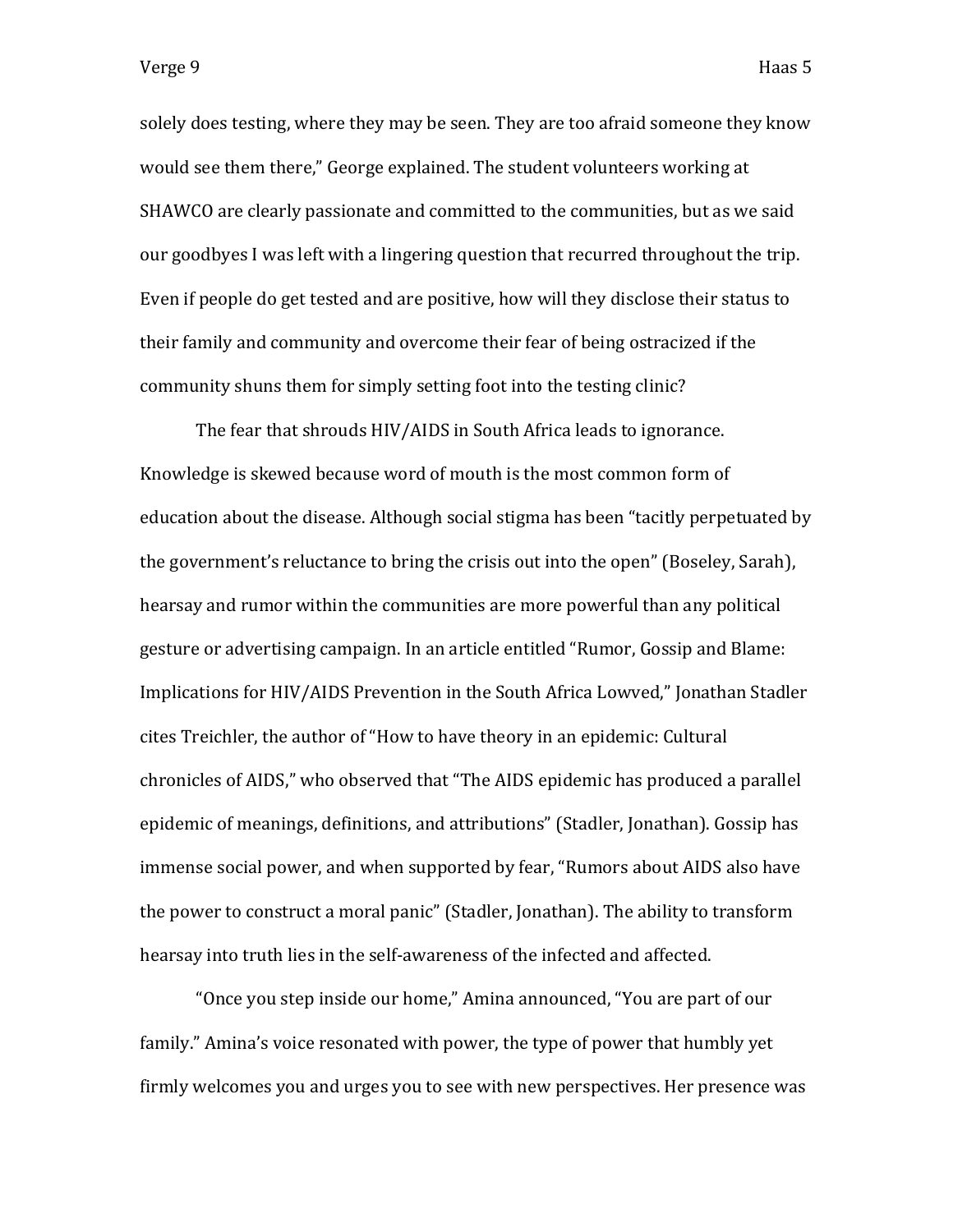empowering; she dominated the room with her motherly strength. She led us past the brightly painted wall that read "Welcome 2 Alnoor Orphanage," inside to the common room. Two worn leather couches faced each other on one side of the large room, and the other side was the gathering and dining area, with three large tables that faced each other, lined with chairs. As we sat expectantly around these tables, Amina took a second to survey us, and Tulani, her assistant, began to explain the basics of Alnoor. Alnoor orphanage cares specifically for children whose parents were infected with HIV/AIDS, or who are somehow affected by the disease. Their main purpose is to "protect vulnerable orphans" (Al Noor Orphanage).

"The program must speak to the child and the child must speak to the program," Tulani began. "We must involve the communities and take it back to the home environment, and look at how to beat the stigma there, first." Amina cut in confidently,

"We believe that children belong to the community—we don't believe in institutionalizing, that just creates further ostracism. We must fight the stigma by instilling a confident attitude in the children and reintegrating them into the community. Then they can teach the community to understand."

The power of this approach became increasingly apparent to me as we visited more Non-Governmental Organizations throughout the trip. Because Alnoor works not just with the child, but also with the family and community supporting the child, the organization is disrupting the status quo of stigma, not merely providing a shelter from the harsh reality. When the children re-enter their communities with a renewed sense of worth, their attitudes can expand into the community. The basis for a paradigm shift lies in the reconfiguration of the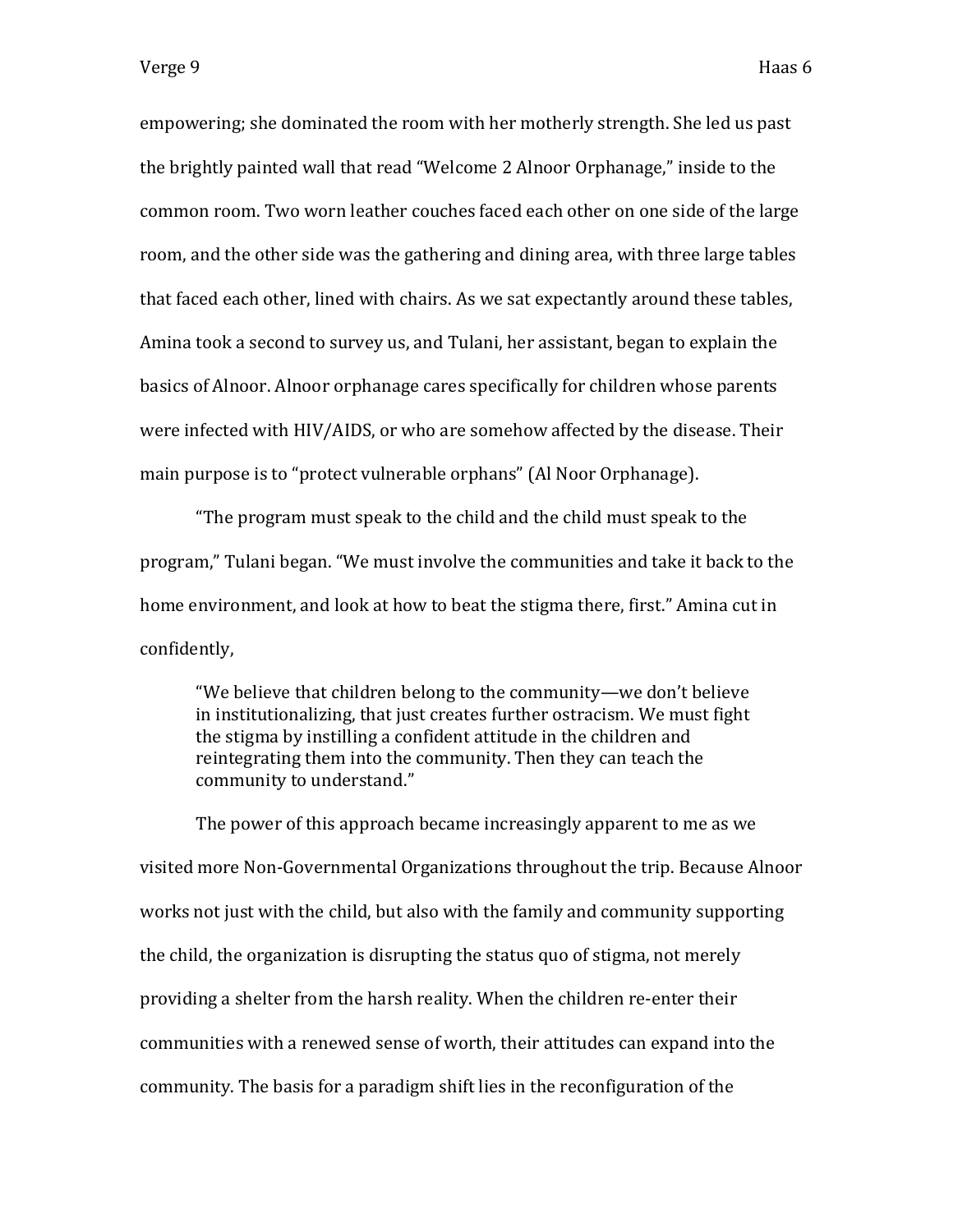population's mindset and, by empowering the youth, Alnoor provides the tools for the foundation.

The tragedy of HIV/AIDS does not end with the death of the infected, it continues through the lives of the children who are orphaned as a result. These orphans are defined by UNAIDS as any "child under 15 years of age who has lost their mother or both parents to AIDS" (UNAIDS). South Africa is estimated to have over 3.95 million orphans in total, 1.4 million of whom were orphaned due to HIV/AIDS (Heywood, Mark). Due to association with HIV/AIDS, children are socially excluded and may face discrimination in regards to health care and education. Without a solid support system, children are more at risk of suffering from psychological problems and ultimately lack the resources and capacities to integrate and transition into the wider social community.

On our first night in Grahamstown at our homestay family, Carolyn, a fellow student, and I stayed up talking with our warmly welcoming parents (who are actually sisters): Gwen and Joan. Sitting around the space heater, clasping our hands around hot cups of tea, we quickly became comfortable sharing stories of our lives at home and our perspectives on our time in Capetown. Joan and Gwen both honestly and thoughtfully answered our at times blunt questions about their experiences growing up as "colored," living through Apartheid, and their personal opinions of the pertinent issue of HIV/AIDS. Both in their 70's and unmarried, they exhibit a sense of companionship, and are more than content to share a room and grow old together.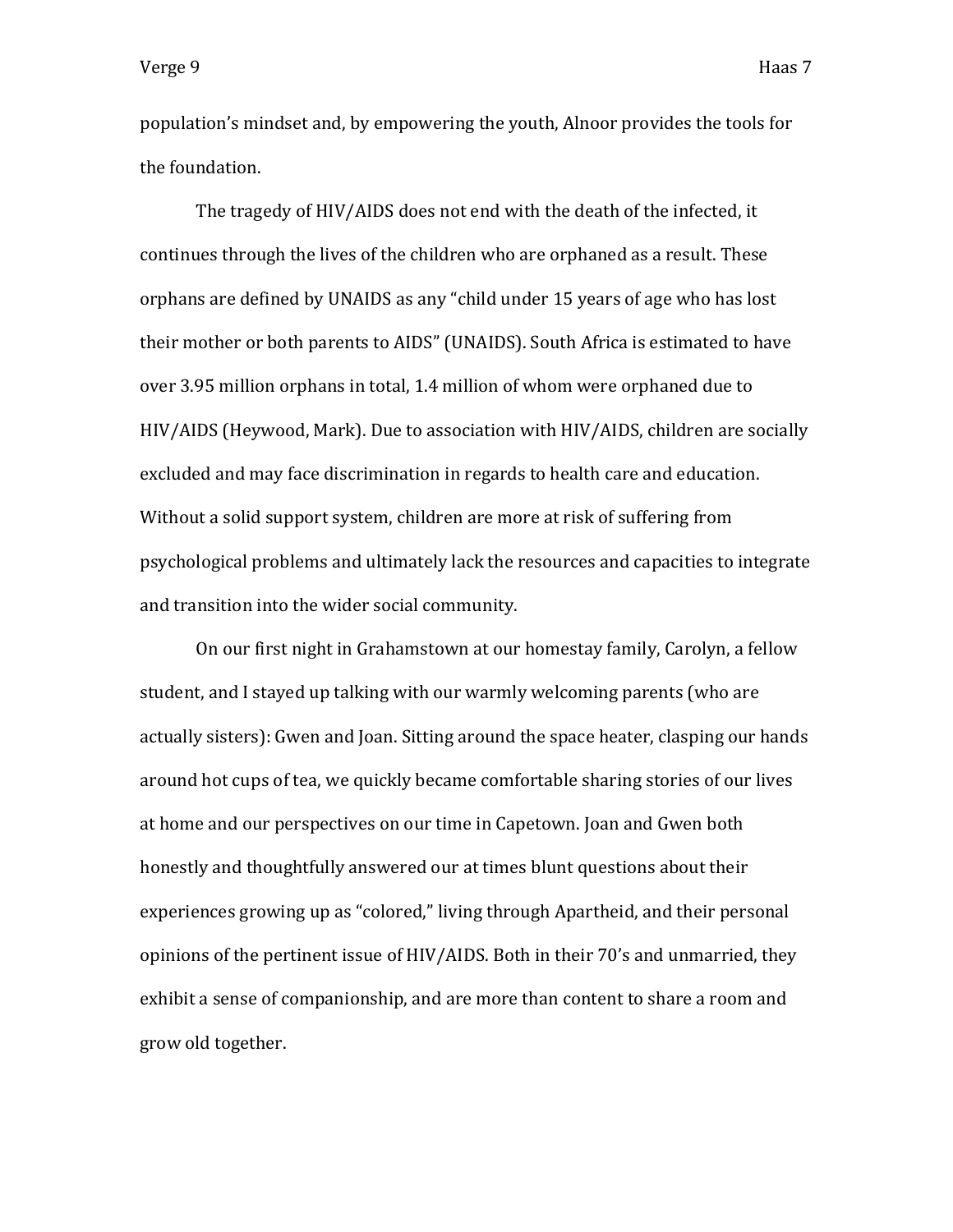The elder sister Gwen used to work at a hospice doing home visits as a nurse. She mentioned that many times she would be asked to park the company car far from the house so that no one would know that there was a person living there with a disease such as AIDS, which is still considered a terminal illness, even though it has been proven that it is treatable. When I asked her if she'd had any experience with orphans, her face fell and she sighed before she began to speak: "There's one girl that I have been visiting since she was a child. Her mother died of AIDS when she was 5, and we discovered soon after that the mother had transmitted the disease to her daughter." The young girl moved in with extended family, but the children and adults of this family treated her poorly, verbally and physically abusing her and exploiting the government grant money that was supposed to be used towards her wellbeing. When she got older, she moved in with her grandmother, but discovered quickly that her granny was an alcoholic who also verbally abused and insulted her, crushing her spirit and demeaning her. During every visit, Gwen would ask the girl if she was taking her Anti-Retro Viral medication, which would improve her physical strength and mental spirit, but for some reason, she hid her medication and refused to take it. "I now know what the reason is," Gwen acknowledged. "She's a 20 year old girl who would rather die, because she has no hope. She is getting weaker every day, giving into the disease, because she has no love or support." This is the ultimate repercussion of social stigma and an uncaring family environment: the loss of will to live.

The growth and development of a child lies in the hands of authority figures. Parents, teachers and older role models have the power to tremendously influence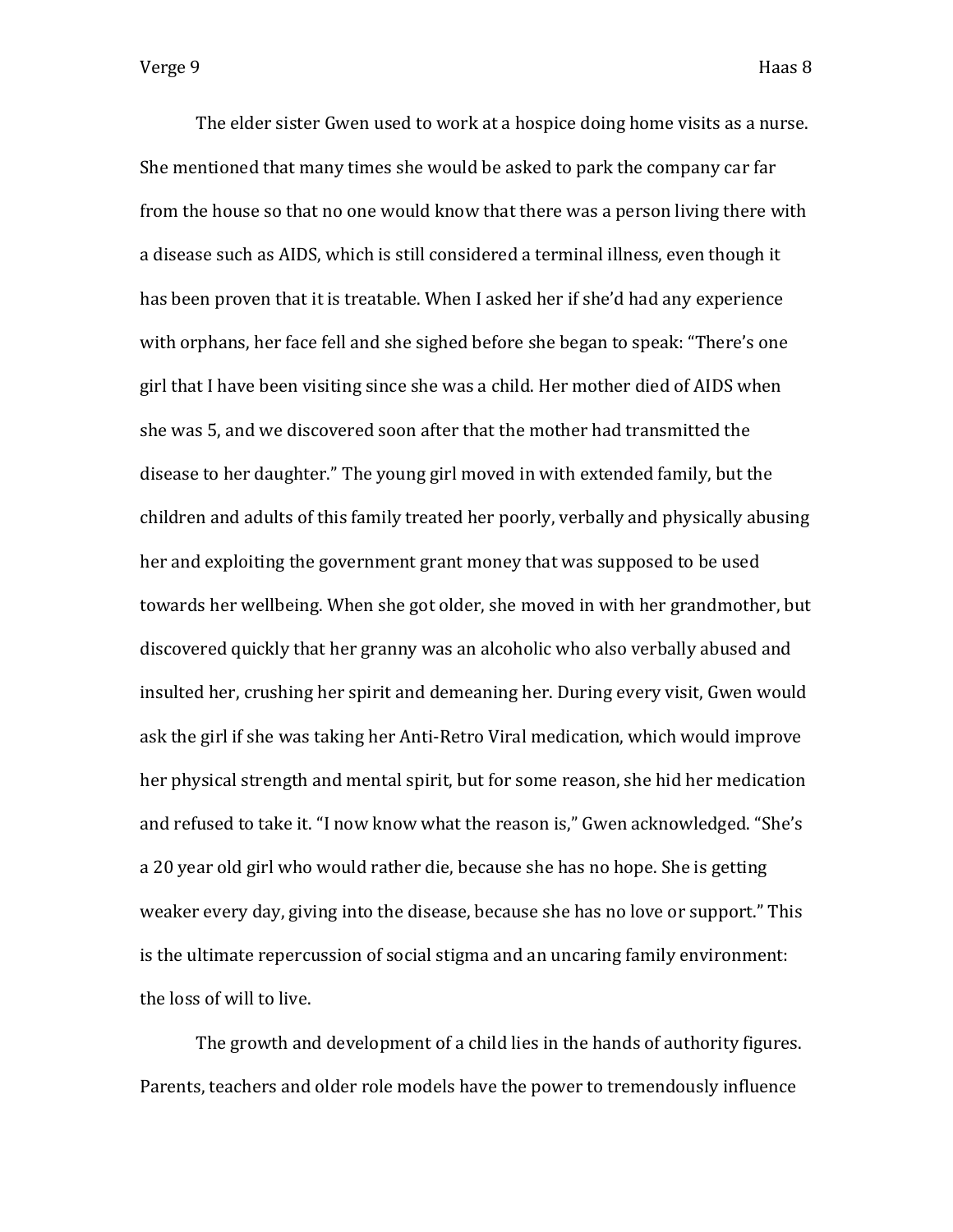the attitude and esteem of a child. If the general home atmosphere is unsupportive and discriminatory, it is likely the child will adopt the same attitude. Not only is their mental wellbeing the responsibility of the caregivers, but a child also depends on them financially. When I spoke on the phone with Valerie, a friend of Joan's who works in Child Welfare as a Social Worker, she confirmed what we had heard in prior meetings: the Foster Care grant money that is given directly to the caregiver of an orphan is often exploited and never seen by the child. The child is left without basic care and without basic affection.

In 1995, former president Nelson Mandela developed the Children's Fund, to which he pledged one third of his Presidential salary. The fund works closely with development organizations, raising money to provide support for disadvantaged and vulnerable children. In the Fund's 2002 annual report, Mandela emphasized the importance of a sense of family, writing,

"The effects of HIV/AIDS demand a more sustained approach involving the community and the primary unit of care and nurturing, namely the family. A solid family environment is essential in paving the way for the realization of future dreams and aspirations of children." (Garson, Phillipa)

By providing a wholesome home, the Fund is supplying the framework for a longterm focus. The Fund encourages organizations to recognize not only the importance of offering basic care such as education and food, but the critical significance of ensuring that the children have "emotional support, protection and a sense of belonging" (Garson, Phillipa).

Because children are still developing cognitively, socially, physically and emotionally, they interpret and react to stigmatization differently than adults. They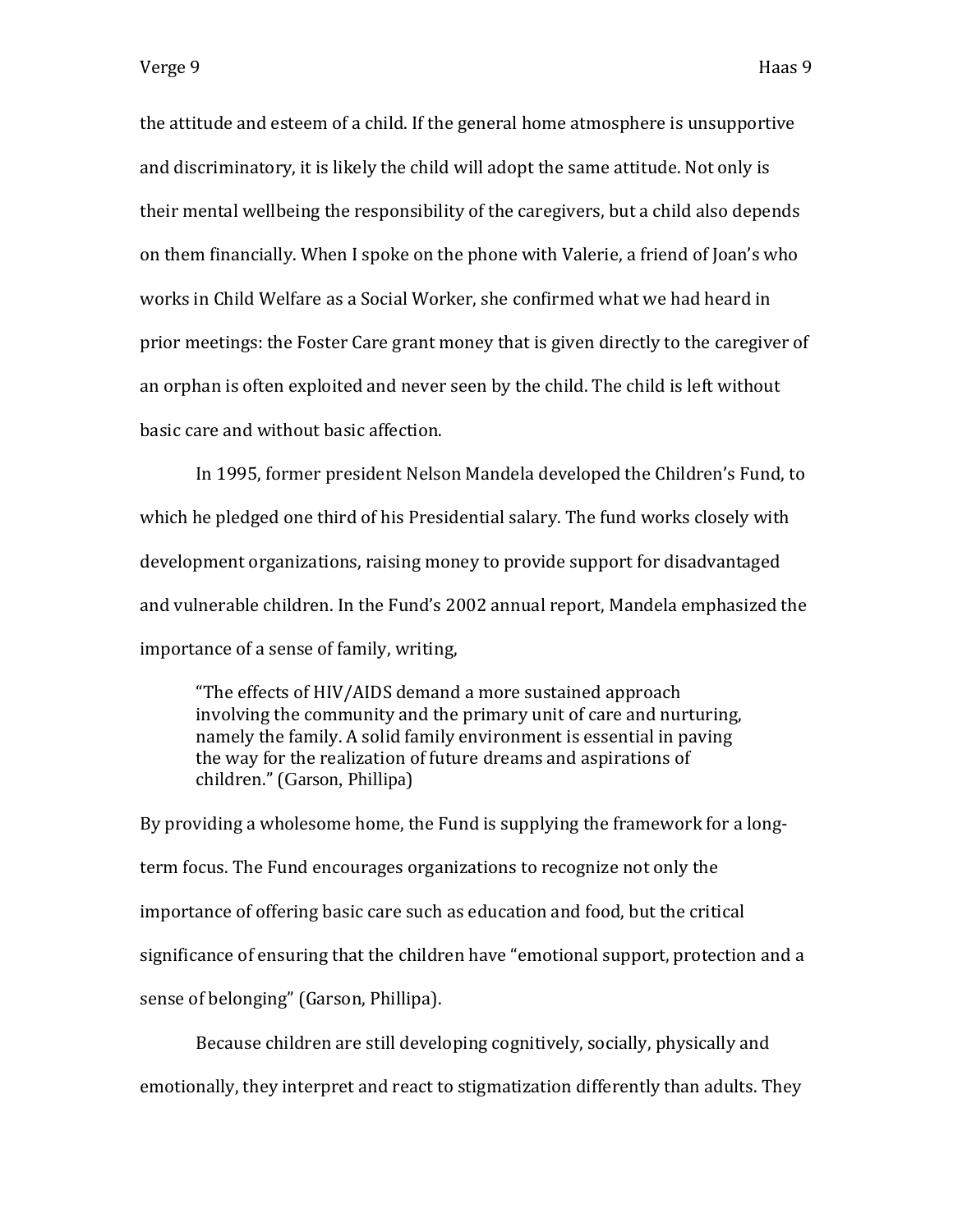are likely to be more sensitive to "peer norms" (Deacon, Harriet, and Inez Stephney) than adults and this vulnerability may lead them to internalize the discrimination and blame themselves. In a study done by the Journal of Adolescent Health in 2008, in association with the Department of Social Policy and Social Work at Oxford University, it was noted that adolescent orphans of AIDS in South Africa experience particular risks for psychological distress, especially internalizing problems such as depression. The study tested "risk factors that can operate at a community level, and that have been reported among AIDS orphans in South Africa, including bullying, stigma and community violence" (Lucie D. Cluver.). The results of the study found that AIDS orphans were more likely to report experience of stigma (55% of AIDS orphans compared to 27% of other orphans) and, as victims of stigma, they were more prone to "depression, anxiety, peer problems, posttraumatic stress, delinquency and conduct problems" (Lucie D. Cluver). The study concluded that the solution must be multi-leveled and must promote strategies to improve general education and work with the caregivers of the children.

It is imperative that community-based and governmental initiatives to reduce stigma and discrimination against children orphaned by AIDS access the personal sphere, and not simply graze the surface with public campaigns. The topic of stigmatization of AIDS orphans must be brought to the forefront of public attention because stigma is inextricably intertwined with ignorance. However, the nature and framework of this topic is complicated. If efforts are focused only on children orphaned by AIDS, this special attention may only further isolate them instead of integrating them into the community. The remedy must be developed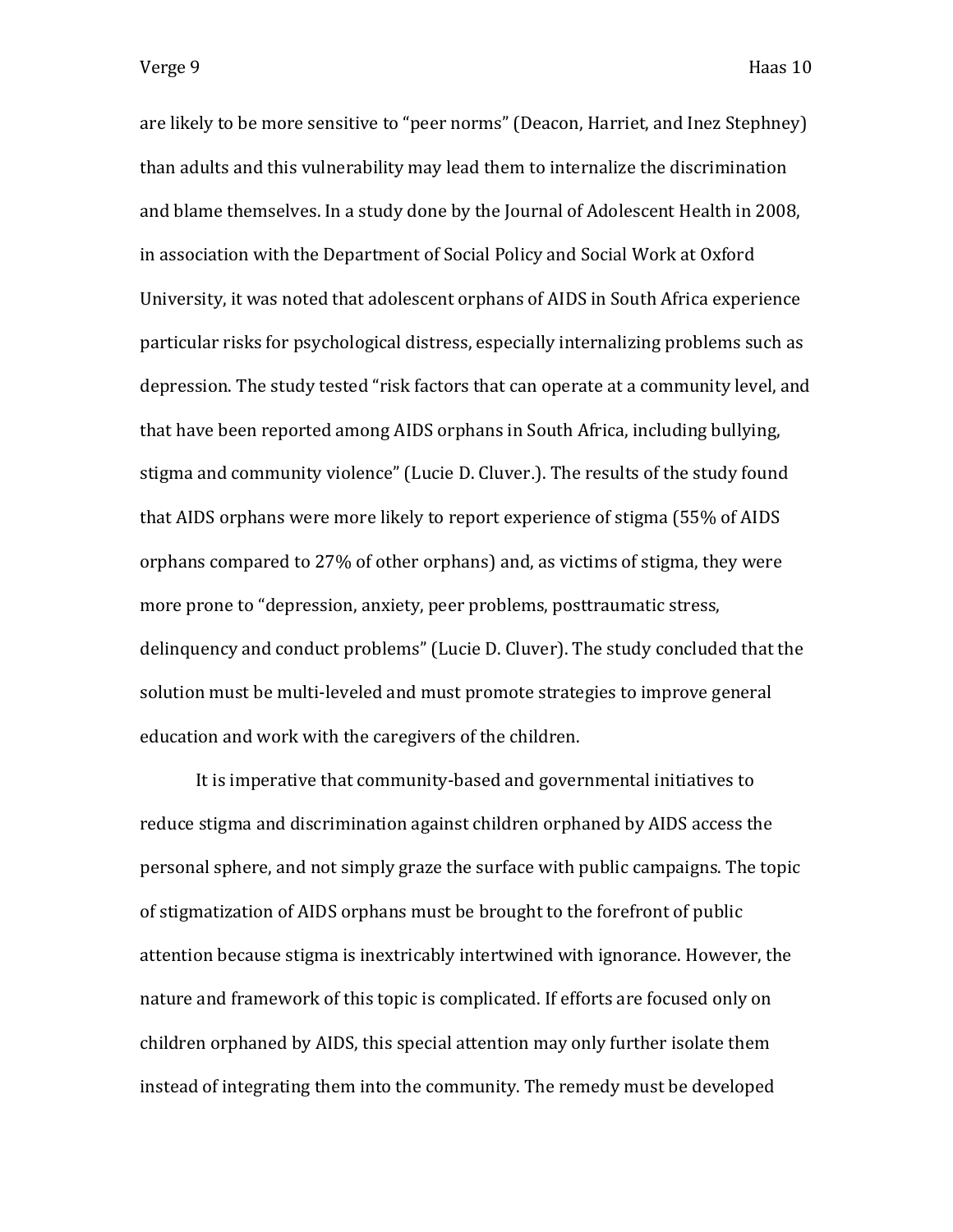from within the community and must involve a shift in the ingrained paradigm about HIV/AIDS. If this were a simple task, the crisis would have been resolved years ago. The importance of grassroots organizations that have a firm and positive vision and a respected and dedicated staff is a major factor in addressing the core of the issue.

On our last day in Grahamstown, we visited two local NGO's. We were visibly drained, our minds overloaded with information, and much of what we heard from our last few visits had been reinforcements and repetitions of previous encounters. We drove across the street from our final meeting at the Raphael Center, and darted from the van in the gloomy downpour to the entryway. We were ushered into a comfortable room, decorated with cluttered sticky notes, posters, art and whiteboards filled with inspiration and ideas advocating AIDS awareness. A poster across the round table from me read "Fighting AIDS with love." A beautiful woman came in and sat proudly upright, looking at each of us directly. Her hair was pulled neatly back, and her dark skin had a healthy glow. Her name was Ntuthu Mxalisa, and with composed strength she stated: "I have been living with HIV for 11 years." Her resilience radiated around the table. She told us about the Orphans and Vulnerable Children program that does interventions and provides support for children who don't receive any at home. The only time her strength cracked was when I asked her about her experience with the stigma that children face. She paused, sighed and rubbed her hands over her face, then responded: "You don't know how nasty children can be. My 4-year old daughter knows I'm positive, but I'm scared she will be treated differently by peers if she tells them. They might not want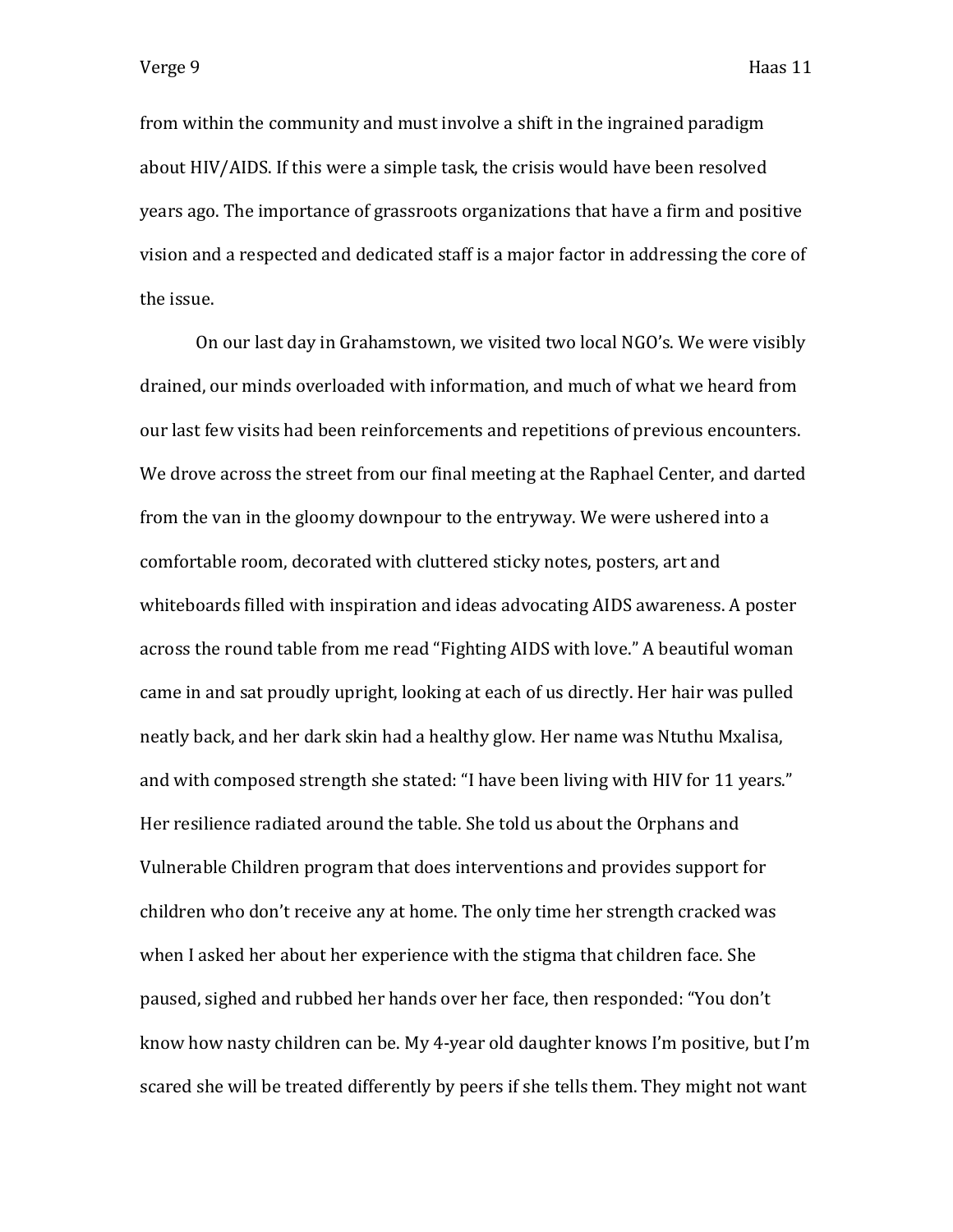to play with my child." I asked if she could tell us more about her relationship with her daughter and she smiled, and spoke with pride about how her daughter always reminds her to take her medication and is completely aware of the gravity of the disease, not wanting her mommy to "die before time."

The solution lies in the individual. When you test positive, you have to decide which direction to take; if you command respect, people will get their view from you. Having HIV means I have the responsibility to do something. It is hard—in the eyes of the community, the moment you disclose your status, you are marked as damaged goods.

So what provided her with the hope and determination to face reality head on? "Having a strong support system at home is the most important thing. I don't even care what people say about me out there—I know that when I open my door, I have a loving family waiting for me." Ntuthu's support has allowed her to take the first brave steps in the long journey of reforming and redefining the ingrained mindset about HIV/AIDS. She is a model of constructive involvement and implementation of individual empowerment. Her courageous approach gave me hope for the eventual acceptance and advocacy of HIV/AIDS initiatives within communities.

Changing the ingrained attitudes and outlook of a nation must start with individual communities. Within each individual community, change must manifest in individuals themselves. As a new generation is born, every interaction between a child and a parent, peer, educator, or complete stranger has the potential to impact the outlook of that child. Mothers like Ntuthu and organizations like Alnoor Orphanage that empower the youth, instilling a sense of importance, dignity, confidence and resilience, are creating a hopeful future in which HIV/AIDS could become a unifying force, rather than a stigmatized Other.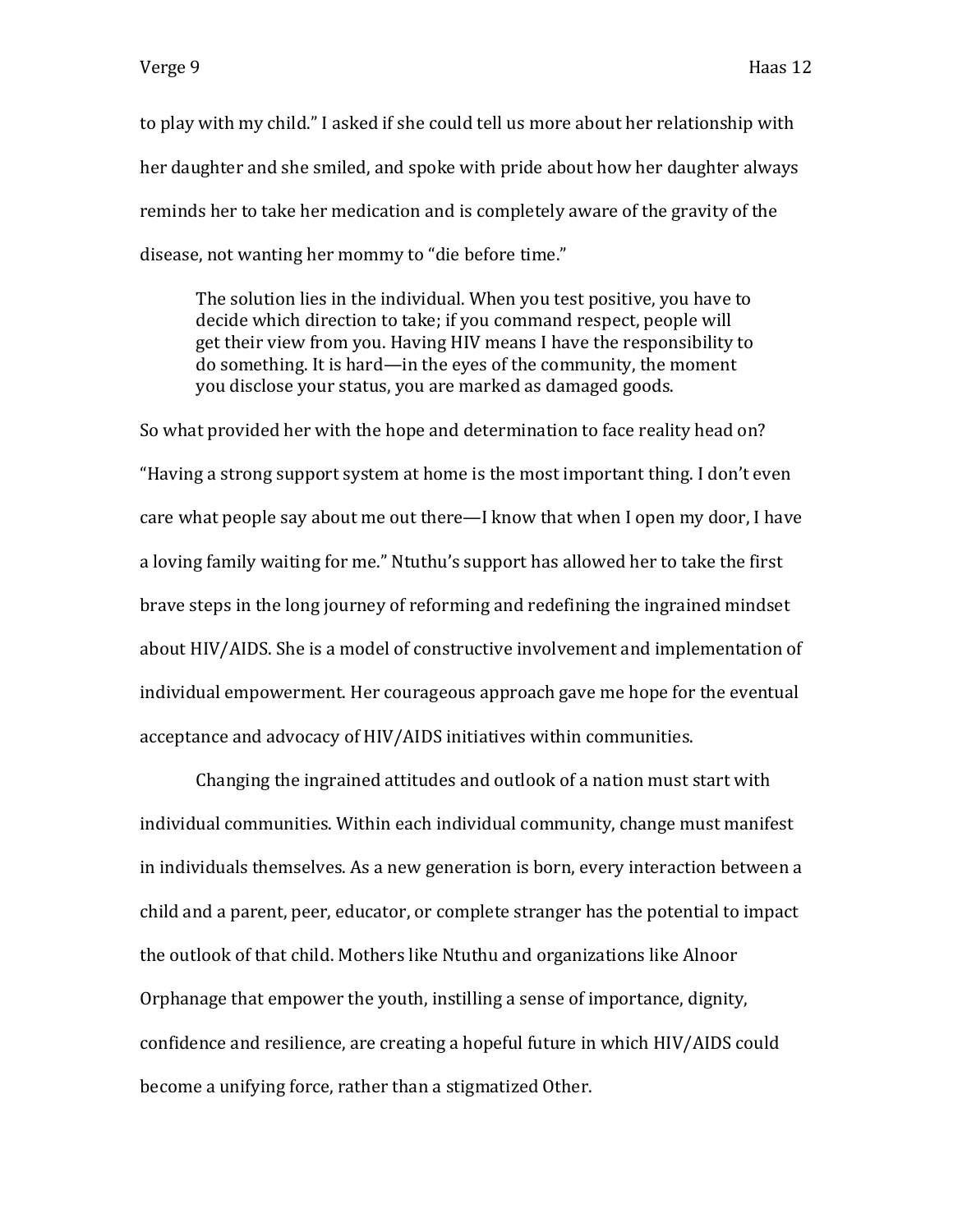## Works Cited

*Active Schools Initiative*. 2009. Web. 13 May 2011.

<http://www.asi.org.za/index.htm>.

"Al Noor Orphanage." *AL-NOOR ORPHANAGE*. 2007. Web. 13 May 2011. <http://www.alnoororphanage.org.za/clients.html>.

Boseley, Sarah. "South Africa Told to Admit Size of Aids Crisis | World News | The Guardian." *Latest News, Comment and Reviews from the Guardian | Guardian.co.uk*. Guardian.co.uk, 11 Feb. 2005. Web. 15 July 2011. <http://www.guardian.co.uk/world/2005/feb/11/southafrica.aids>.

Deacon, Harriet, and Inez Stephney. *HIV/AIDS, Stigma and Children*. Cape Town: Human Sciences Research Council PRess, 2007. PDF.

Garson, Phillipa. "Mandela Focuses on Aids Orphans - SouthAfrica.info." *South Africa's Official Gateway - Investment, Travel, Country Information - SouthAfrica.info*. SouthAfrica.info, 22 Aug. 2003. Web. 15 July 2011. <http://www.southafrica.info/mandela/mandelachildrensfund.htm>.

Goffman, Erving. "Chapter 1: Stigma and Social Identity." *Stigma: Notes on the Management of Spoiled Identity*. Harmondsworth: Penguin, 1968. 1-57. Print.

Heywood, Mark. "The Importance of Being Angry." Nkosi Johnson Memorial Lecture. Durban, South Africa. 10 July 2011. Lecture.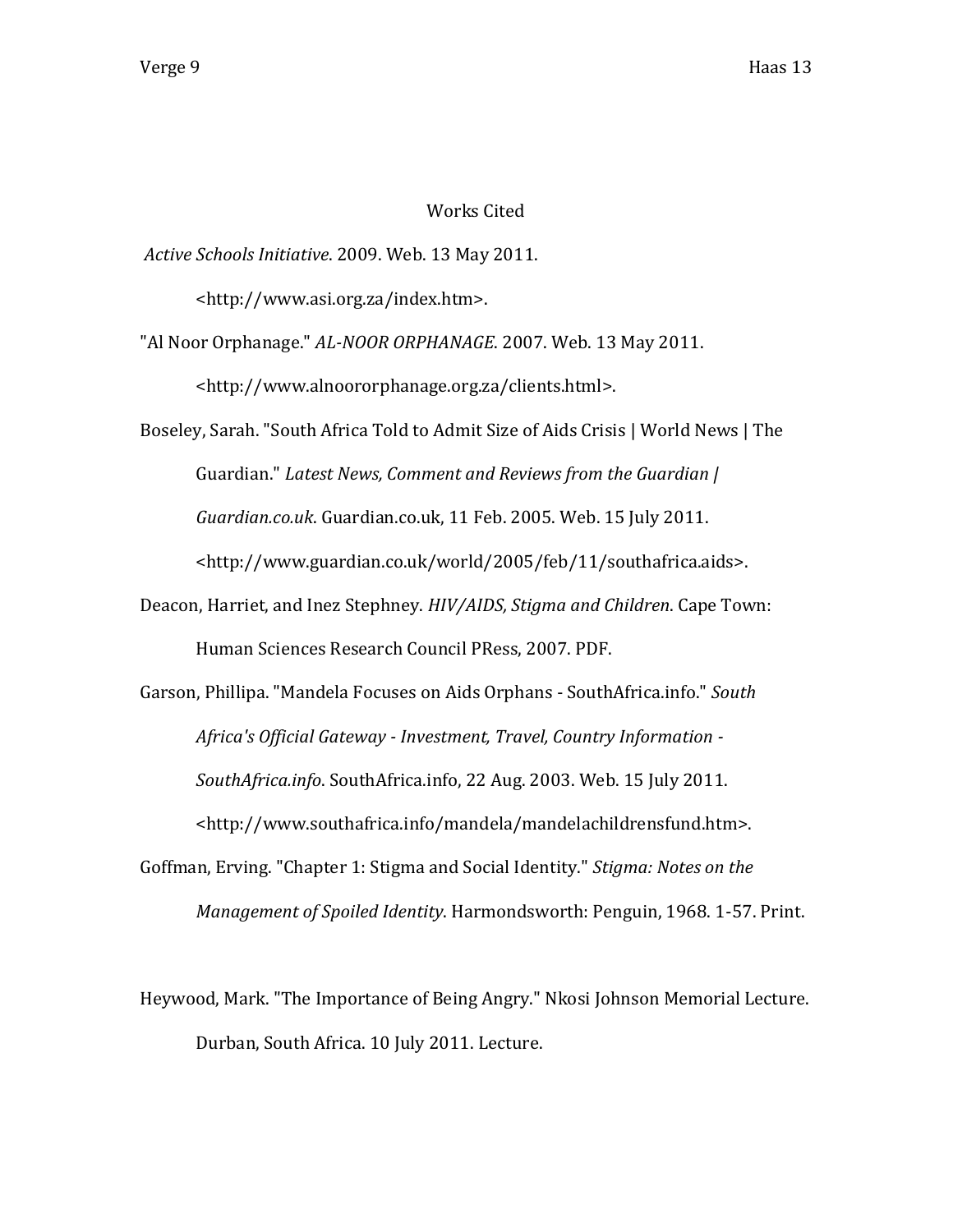- "HIV & AIDS in South Africa." *AIDS & HIV Information from the AIDS Charity AVERT*. Web. 13 May 2011. <http://www.avert.org/aidssouthafrica.htm>.
- "International Center for AIDS Care and Treatment Programs." *Columbia University Medical Center*. Web. 13 May 2011.

<http://cumc.columbia.edu/dept/icap/wherewework/southafrica/index.ht ml>.

Lucie D. Cluver, D.Phil.a,b,\*, Frances Gardner, D.Phil.a, and Don Operario, Ph.Da. "Effects of Stigma on the Mental Health of Adolescents Orphaned by AIDS." *Journal of Adolescent Health* (2007): 410-17. Web. 10 July 2011. <http://www.spsw.ox.ac.uk/fileadmin/documents/pdf/Cluver\_\_Gardner\_\_\_O perario\_\_2007\_\_JAH\_pdf.pdf>.

Richter, Linda M., Julie Manegold, and Riashnee Pather. *Family and Community Interventions for Children Affected by AIDS*. Cape Town: HSRC, 2004. Print.

Stadler, Jonathan. "Rumor, Gossip and Blame: Implications for HIV/AIDS Prevention in the South Africa Lowved." *AIDS Education and Prevention* 15.4 (2003): 357-68. *EBSCOhost*. Web. 10 July 2011.

<http://http://web.ebscohost.com/ehost/pdfviewer/pdfviewer?vid=4&hid= 15&sid=a58b984b-bb75-484d-a8d8-4d8f265e7929%40sessionmgr11>.

Timberg, Craig. "In S. Africa, Stigma Magnifies Pain of AIDS (washingtonpost.com)." *The Washington Post: National, World & D.C. Area News and Headlines - The Washington Post*. 14 Jan. 2005. Web. 15 July 2011. <http://www.washingtonpost.com/wp-dyn/articles/A7822- 2005Jan13\_2.html>.